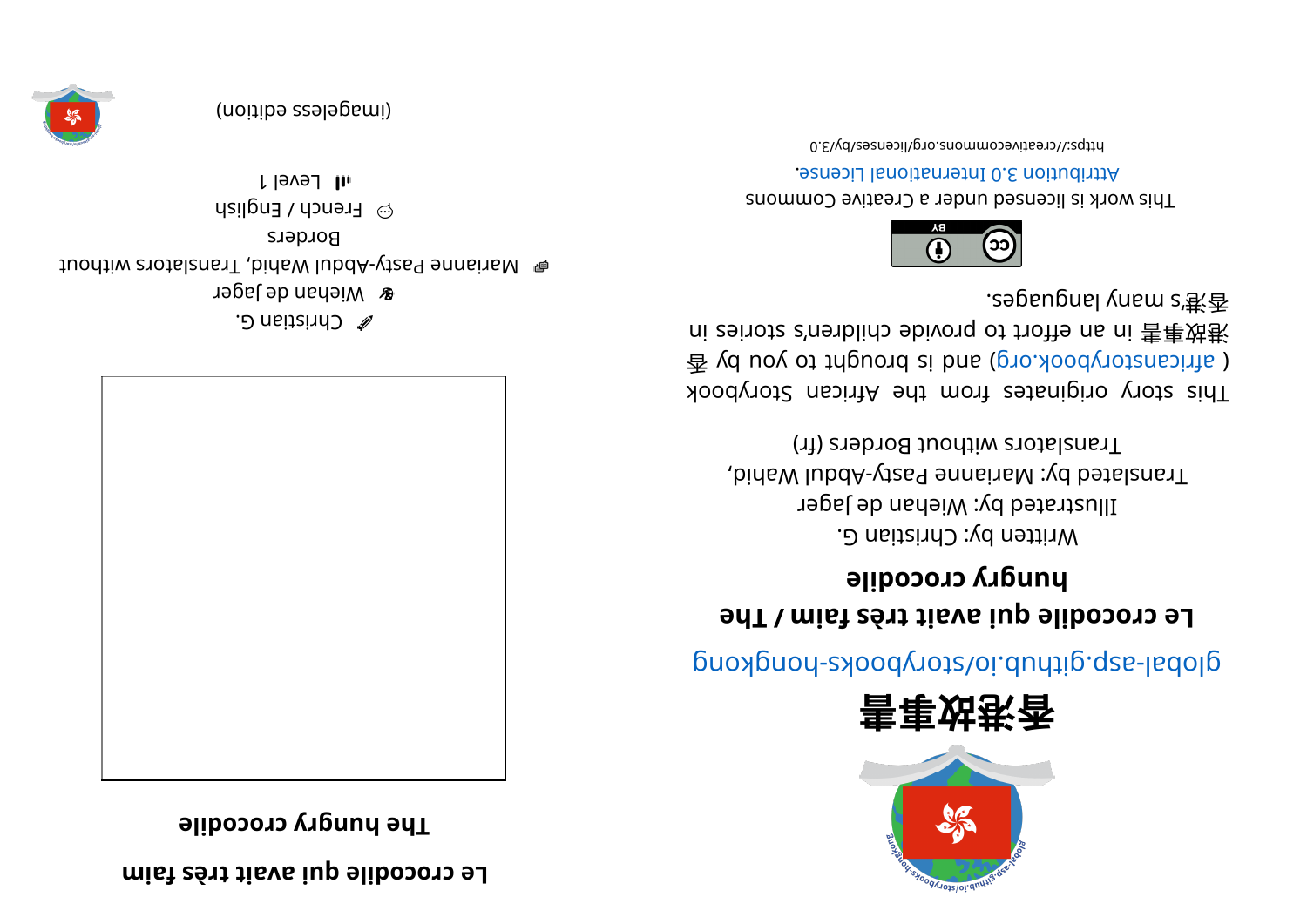

Il était une fois un crocodile qui avait très faim.

• • •

Once there was a very hungry crocodile.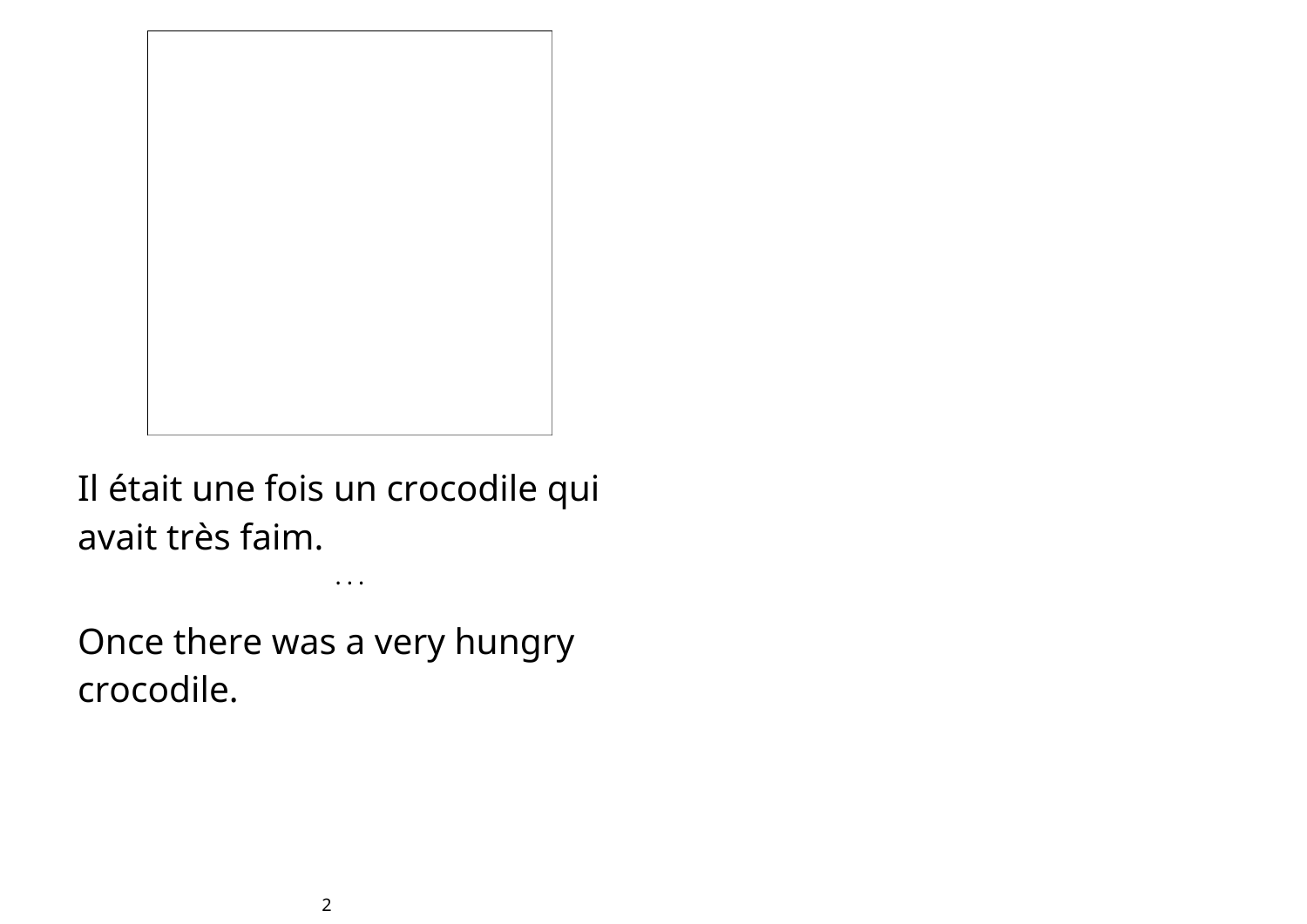

neavuon. Jusef de dn.il ait faim de

Until he gets hungry again.

 $\sim$   $\sim$   $\sim$ 

bruit. Et soudain ... doucement et sans faire de Il cherchait de quoi manger,

unietly. And then... He searched for food slowly and